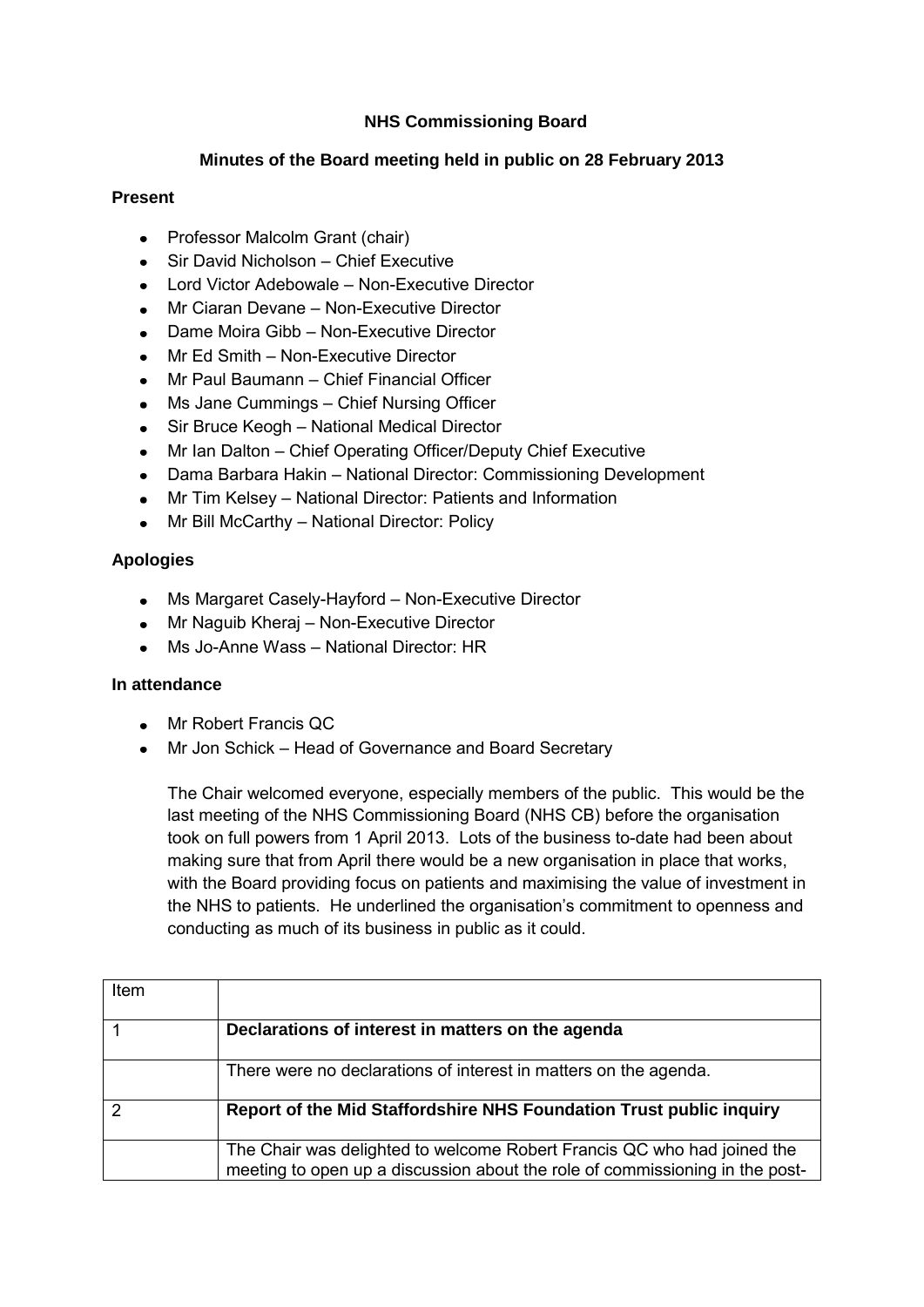| Francis Report world. He had shone a forensic spotlight on the darkest areas<br>of the NHS. Many felt shock and dismay that such appalling treatment could<br>occur, and this moment needed to be a catalyst for change in culture and<br>approach, which this board must lead as it undertook its business over the<br>coming years.                                                                                                                                                                                                                                                                                                                                                                                                                                 |
|-----------------------------------------------------------------------------------------------------------------------------------------------------------------------------------------------------------------------------------------------------------------------------------------------------------------------------------------------------------------------------------------------------------------------------------------------------------------------------------------------------------------------------------------------------------------------------------------------------------------------------------------------------------------------------------------------------------------------------------------------------------------------|
| Robert Francis welcomed the opportunity to talk to the Board of an<br>organisation which would be crucial to the provision of safe and effective care<br>to patients. He began by commenting that the experience of commissioning<br>in Staffordshire had been that, while PCTs had a duty to ensure quality of<br>services, in practice they had neither the tools, expertise nor inclination.<br>They had been subjected to a relatively constant process of reorganisation<br>with associated lack of corporate continuity and memory.                                                                                                                                                                                                                             |
| Further, the targets which PCTs had focused upon did not touch many areas<br>of quality or fundamental requirements of running safe patient services.<br>PCTs had limited public profile and there had been a lack of engagement<br>with patients or the public. This was reflected in the genuine horror of PCT<br>officials when they did meet with a group of patients who shared their stories;<br>stories and experiences add significantly to understanding of the service.                                                                                                                                                                                                                                                                                     |
| Robert Francis felt the NHS CB had a real opportunity to make a fundamental<br>difference to the service. His report had recommended the establishment of<br>fundamental standards, but commissioners also needed to devise, implement<br>and enforce a range of enhanced standards, focused on improvement.<br>Arrangements in place with providers needed proper documented<br>specification of standards, with rigorous monitoring to see if they were being<br>met. Measurement attached to each standard needed to be understood and<br>owned by clinicians and front line staff, and a system of sanctions was<br>required if standards were not met; Services should not continue to be<br>commissioned from providers who could not meet important standards. |
| The NHS CB had a part to play in stopping services that could not comply<br>with fundamental standards. Openness and honesty was required about an<br>inability to provide proper services, and a proper partnership was needed<br>with patients - to find out from them what they require and then make a<br>judgement about what is possible within the available resources.                                                                                                                                                                                                                                                                                                                                                                                        |
| Transparency and candour was required from commissioners just as much<br>as providers. Complaints needed to be welcomed, with explanations about<br>what was being done about them. Transparency about performance meant<br>discussing difficulties and deficiencies as well as claiming credit for what was<br>going right. The NHS CB would need to ensure providers were being<br>similarly transparent and honest, including with commissioners.                                                                                                                                                                                                                                                                                                                  |
| In conclusion, the NHS CB and commissioners needed to acknowledge their<br>responsibilities for promoting overall culture change and associated individual<br>and collective responsibility. Three key points should be borne in mind:                                                                                                                                                                                                                                                                                                                                                                                                                                                                                                                                |
| GPs did not emerge well from the enquiry. They had concerns but did<br>not put them together to form a picture. GPs needed to be reminded<br>about their continuing obligation towards their patients once they had<br>been referred to another provider. They were our eyes and ears;                                                                                                                                                                                                                                                                                                                                                                                                                                                                                |
| The NHS CB needed always to remember that individual patients                                                                                                                                                                                                                                                                                                                                                                                                                                                                                                                                                                                                                                                                                                         |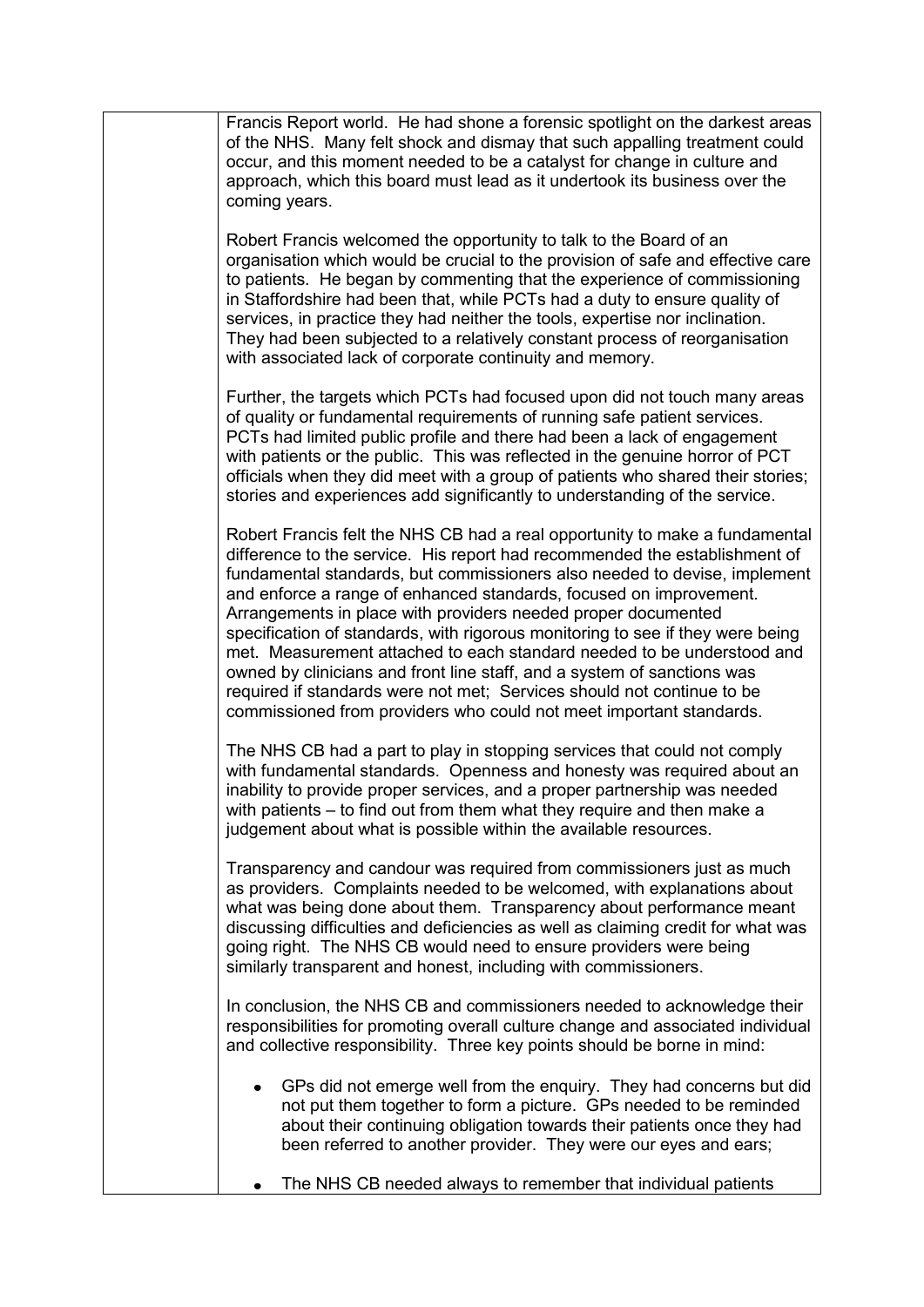| receive the service it has paid for; where there are complaints of poor<br>service, the NHS CB would need to ensure that a remedy is given and<br>there is a form of redress so it obtains value for money;                                                                                                                                                                                                                                                                                                                                                          |
|----------------------------------------------------------------------------------------------------------------------------------------------------------------------------------------------------------------------------------------------------------------------------------------------------------------------------------------------------------------------------------------------------------------------------------------------------------------------------------------------------------------------------------------------------------------------|
| Providers had been very strong, almost monopolistic. Commissioning<br>٠<br>needed to ensure there are choices and alternatives, with competition<br>on quality issues but never on fundamental standards.                                                                                                                                                                                                                                                                                                                                                            |
| In a lengthy follow up discussion, a wide range of issues were covered<br>including:                                                                                                                                                                                                                                                                                                                                                                                                                                                                                 |
| Handover, with discontinuity in the care pathway often coming up as<br>an issue. For example, lack of services in the community could lead<br>to inappropriate care and associated problems;                                                                                                                                                                                                                                                                                                                                                                         |
| The importance of relationships between clinicians and patients,<br>where meaningful measures and consensus on what could be<br>achieved needed to be agreed with patients, doctors and nurses;                                                                                                                                                                                                                                                                                                                                                                      |
| The obligations of GPs, where the experience had been that they did<br>٠<br>not feel it was their responsibility to do anything systemic, but rather<br>concentrated on individual patients without joining the dots. However,<br>some encouragement could be taken from the establishment of<br>patient forums by a number of practices, sometimes feeding into a<br>larger geographical forum to link feedback from patients and their<br>representatives into the system;                                                                                         |
| The importance of placing commissioning at the front line of<br>٠<br>discussions with the public about what they want. The conversation<br>about commissioning needed to change if the NHS CB was going to<br>succeed in addressing some of the fundamental problems that exist in<br>health care, including the reluctance to close down or remove<br>services that could be better provided somewhere else. An honest<br>and open conversation needed to be held about what care can be<br>afforded and where;                                                     |
| The role the NHS CB should play in being an activist for patients and<br>giving citizens a voice. When asked about particular priorities around<br>transparency, Robert Francis felt patients wished to know how good a<br>particular hospital and particular doctor was, how safe, how effective,<br>and how they compared. He felt the professions needed to be given<br>responsibility for devising fair and effective measurements, but<br>acknowledged that would have resource implications;                                                                   |
| The complex relationship between clinical autonomy, professionalism,<br>and the federalised NHS system – with resulting flaws in the isolation<br>of professionals from the business of running the establishment and a<br>reluctance of clinicians to engage in collective activity for the good of<br>patients. It was important to ensure clinicians' voice was effectively<br>felt in hospital management and professions needed to accept the<br>importance of working in teams, standard procedures, etc in order to<br>make sure care was safe and effective; |
| The importance of ensuring confidence in the service is not further                                                                                                                                                                                                                                                                                                                                                                                                                                                                                                  |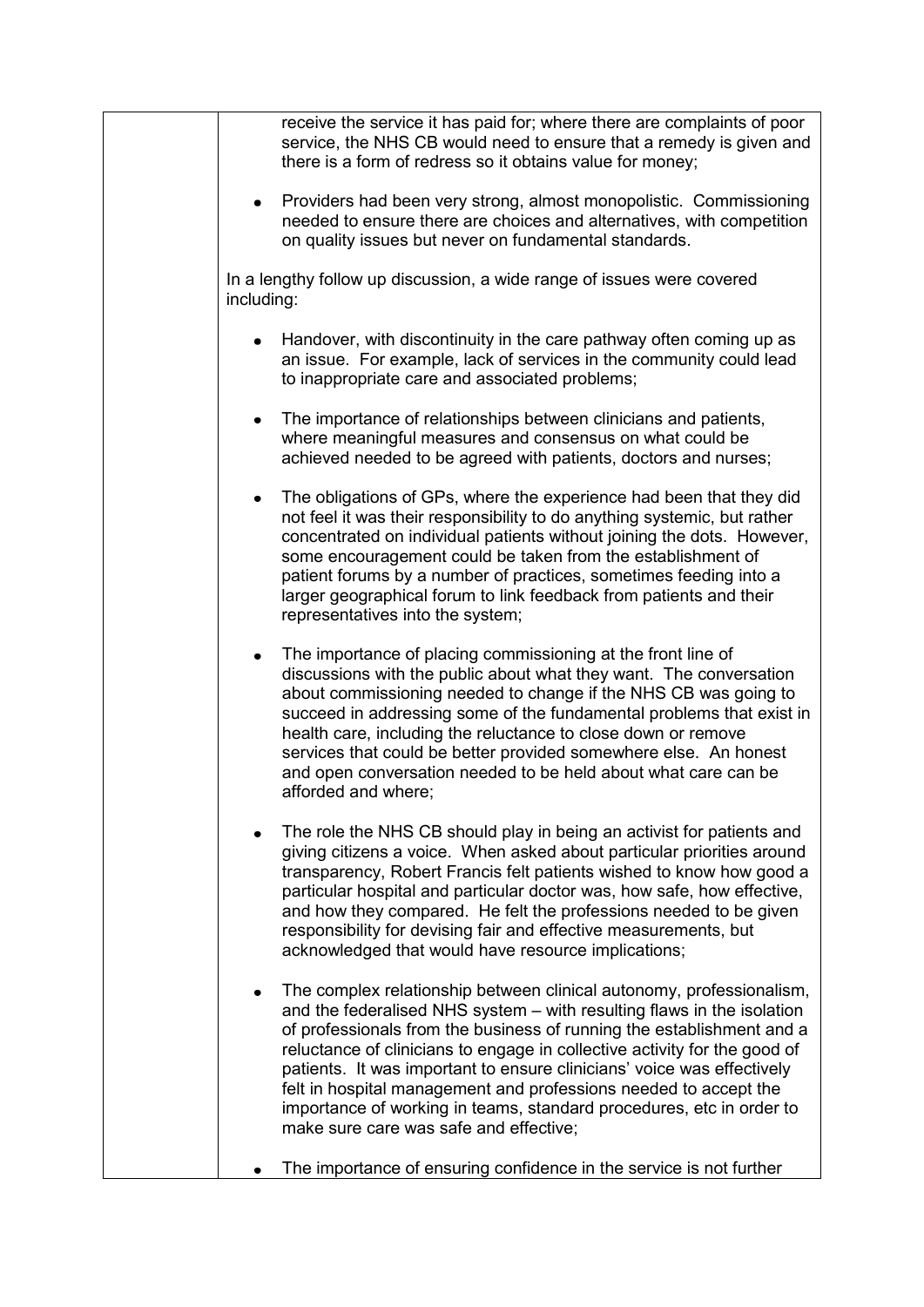| eroded if the commitment to openness and transparency opens up<br>many more problems. However, families are already experiencing the<br>bad news where it occurs; by acknowledging that and taking it<br>seriously, confidence should increase;                                                                                                                                                                                                                                                                                                                                                                  |
|------------------------------------------------------------------------------------------------------------------------------------------------------------------------------------------------------------------------------------------------------------------------------------------------------------------------------------------------------------------------------------------------------------------------------------------------------------------------------------------------------------------------------------------------------------------------------------------------------------------|
| The need for effective partnerships and alliances to safeguard the<br>٠<br>interests of patients, including the most disadvantaged groups. This<br>would require open and effective communication across the system<br>with conversations about what would be helpful to each partner,<br>rather than guesswork about what the other party may need.                                                                                                                                                                                                                                                             |
| The urgency of training for leaders, with a requirement for as diverse<br>$\bullet$<br>a pool of candidates as possible, with professional development to<br>ensure they are ready. Leaders needed to be imbued with a common<br>culture and evidence they demonstrated the right values – openness,<br>transparency and candour. A physical staff college could play a<br>central role;                                                                                                                                                                                                                         |
| The central role of the nursing profession, where recruitment for<br>٠<br>values and ability to maintain them was essential, and reassurance<br>required for the public on the role of healthcare support workers.<br>Thought needed to be given about whether they should be regulated<br>or registered;                                                                                                                                                                                                                                                                                                        |
| The importance of building a mature dialogue between finance and<br>the front line, with a requirement for the finance function to<br>understand the meaning of figures in terms of care for patients.<br>Where it was important to make cuts, honest conversations were<br>required about the effect. Where it is not possible to meet<br>fundamental standards, then services should be stopped or money<br>found from elsewhere. It was important not to pretend problems did<br>not exist as that caused danger and risk to the patient; in Stafford,<br>reductions were made without any impact assessment. |
| The Chair thanked Robert Francis for this opportunity to engage on many<br>questions that had been troubling the organisation, and for reinforcing the<br>need to enable and facilitate, and above all listen to the patient voice and<br>ensure it informs everything we do.                                                                                                                                                                                                                                                                                                                                    |
| David Nicholson similarly thanked Robert Francis and emphasised the<br>importance of personally reflecting on what the outcome of his work means<br>for each of us and the way we work. This would be very important in the way<br>the NHS CB set itself up. He covered three themes:                                                                                                                                                                                                                                                                                                                            |
| 1. The need to avoid complacency and a belief that somehow everything<br>would be alright. At its worst, the traditional response has been the<br>preparation of "lines to take" rather than absorbing criticism and doing<br>something about it;<br>2. The issue of getting the right culture in an organisation was                                                                                                                                                                                                                                                                                            |
| fundamental. For example, the development of the NHS Constitution<br>had been an important stake in the ground but the difficulties in<br>embedding it had been under-estimated;<br>3. His personal passion about improving services for patients and<br>intolerance of poor performance. The NHS CB would need to be                                                                                                                                                                                                                                                                                            |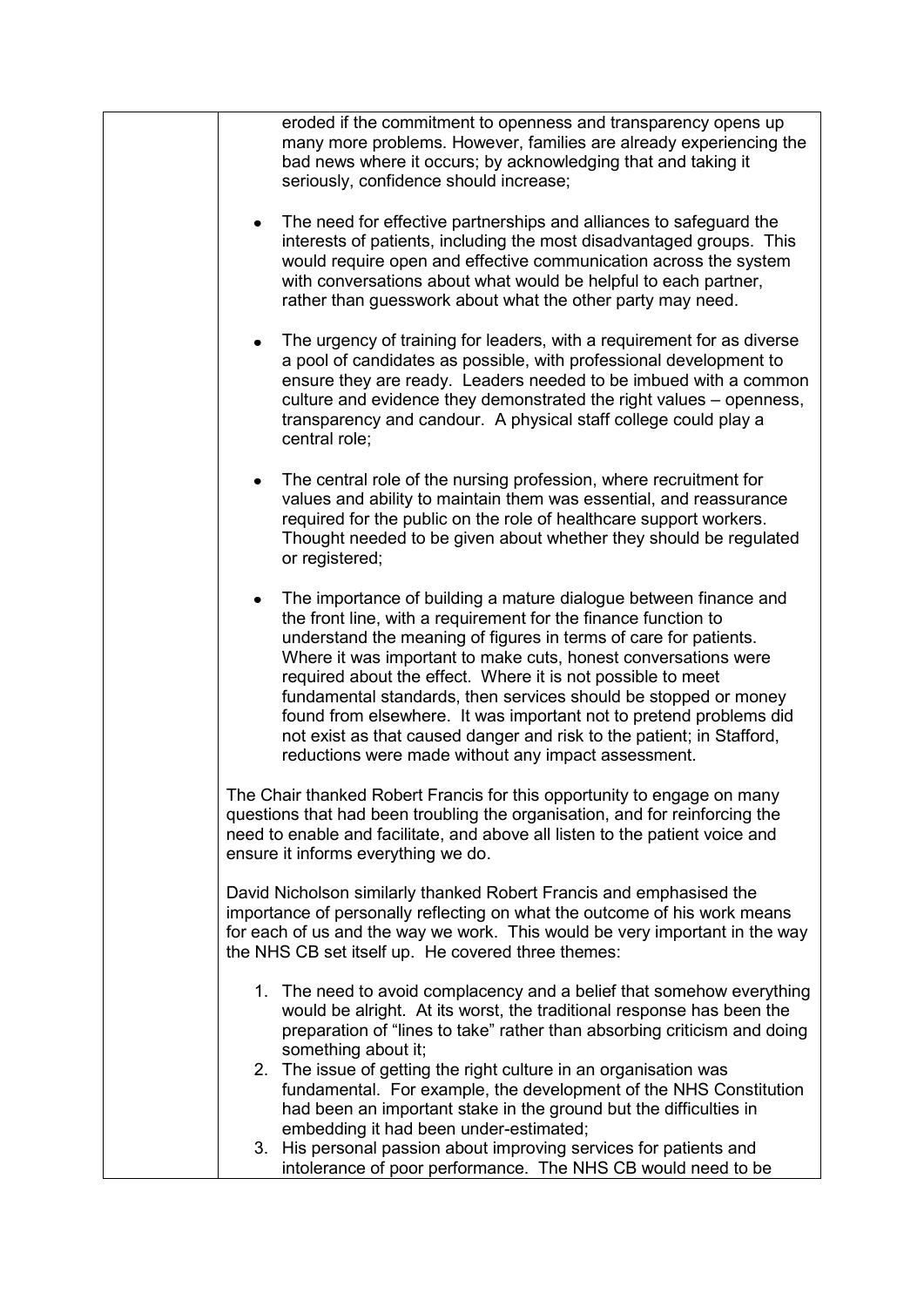| much more reflective about why people were doing what they do.                                                                                                                                                                                                                                                                                                                                                                                                                                                                                                                                                                                                                                                                                                                                                                                                                                                        |
|-----------------------------------------------------------------------------------------------------------------------------------------------------------------------------------------------------------------------------------------------------------------------------------------------------------------------------------------------------------------------------------------------------------------------------------------------------------------------------------------------------------------------------------------------------------------------------------------------------------------------------------------------------------------------------------------------------------------------------------------------------------------------------------------------------------------------------------------------------------------------------------------------------------------------|
| He identified dangers for the NHS CB, if people chose a "pick and mix"<br>response to the Francis Report, concentrating on the aspects they liked. The<br>Government response would need to be comprehensive, but the NHS CB<br>was also keen to take immediate action.                                                                                                                                                                                                                                                                                                                                                                                                                                                                                                                                                                                                                                               |
| To that end, he discussed the central role of standards, which patients<br>needed to understand, engage with and monitor on our behalf. Patient safety<br>needed to be at the heart of all we do, and international expert Don Berwick<br>had therefore been commissioned to undertake work in this area on behalf of<br>the whole system. There needed to be zero tolerance to failures of patient<br>safety, and the NHS CB had to be engaged in this area. That engagement<br>would include areas not traditionally considered to be within the realm of<br>commissioners – for example staffing levels on wards – but there was a<br>critical connection between having a trained and motivated workforce, and<br>patient safety and satisfaction. For some of the most vulnerable patients, this<br>would be supported by a national clinical director to focus on frail older<br>people, about to be appointed. |
| In conclusion, David Nicholson reflected on some of the key themes from the<br>morning's discussions:                                                                                                                                                                                                                                                                                                                                                                                                                                                                                                                                                                                                                                                                                                                                                                                                                 |
| Incentives and sanctions - the NHS CB was committed to reviewing<br>all those in the system, to ensure they were aligned with the desired<br>service and direction, and used in a much more direct way;                                                                                                                                                                                                                                                                                                                                                                                                                                                                                                                                                                                                                                                                                                               |
| Openness, transparency and candour – the NHS was starting its work<br>with the implementation of the Friends and Family Test, and it would<br>be important for the NHS to embrace this given the good evidence<br>around its pilot implementation. In addition, the service needed to<br>change its attitude to complaints, seeing them as a fragment of<br>information that could help to improve the service - Jane Cummings<br>was therefore working on a review of complaints handling. The<br>proposed duty of candour was being considered by the Government<br>but also included in the contract this year; this made an important<br>statement and signal about future direction;                                                                                                                                                                                                                             |
| Care and compassion – Jane Cummings was leading the work<br>٠<br>nationally, with a major set of initiatives to be announced over the<br>coming weeks. Leadership would play an absolutely critical role, with<br>great leadership having enormous impact in an organisation. The<br>NHS CB's business plan would set out the investment required in<br>leadership for the whole system, including a physical presence. This<br>would recognise that current predominant behaviours are around<br>pace-setting but needed to move to a more facilitative and supportive<br>style to deal with complex issues going forward;                                                                                                                                                                                                                                                                                           |
| Connections between providers – the NHS CB was sponsoring<br>٠<br>academic health science networks to think though how to improve<br>services and spread good practice across the system;                                                                                                                                                                                                                                                                                                                                                                                                                                                                                                                                                                                                                                                                                                                             |
| Useful information – in some cases, quality accounts had been little<br>more than marketing, but they needed to be provide a full reflection of                                                                                                                                                                                                                                                                                                                                                                                                                                                                                                                                                                                                                                                                                                                                                                       |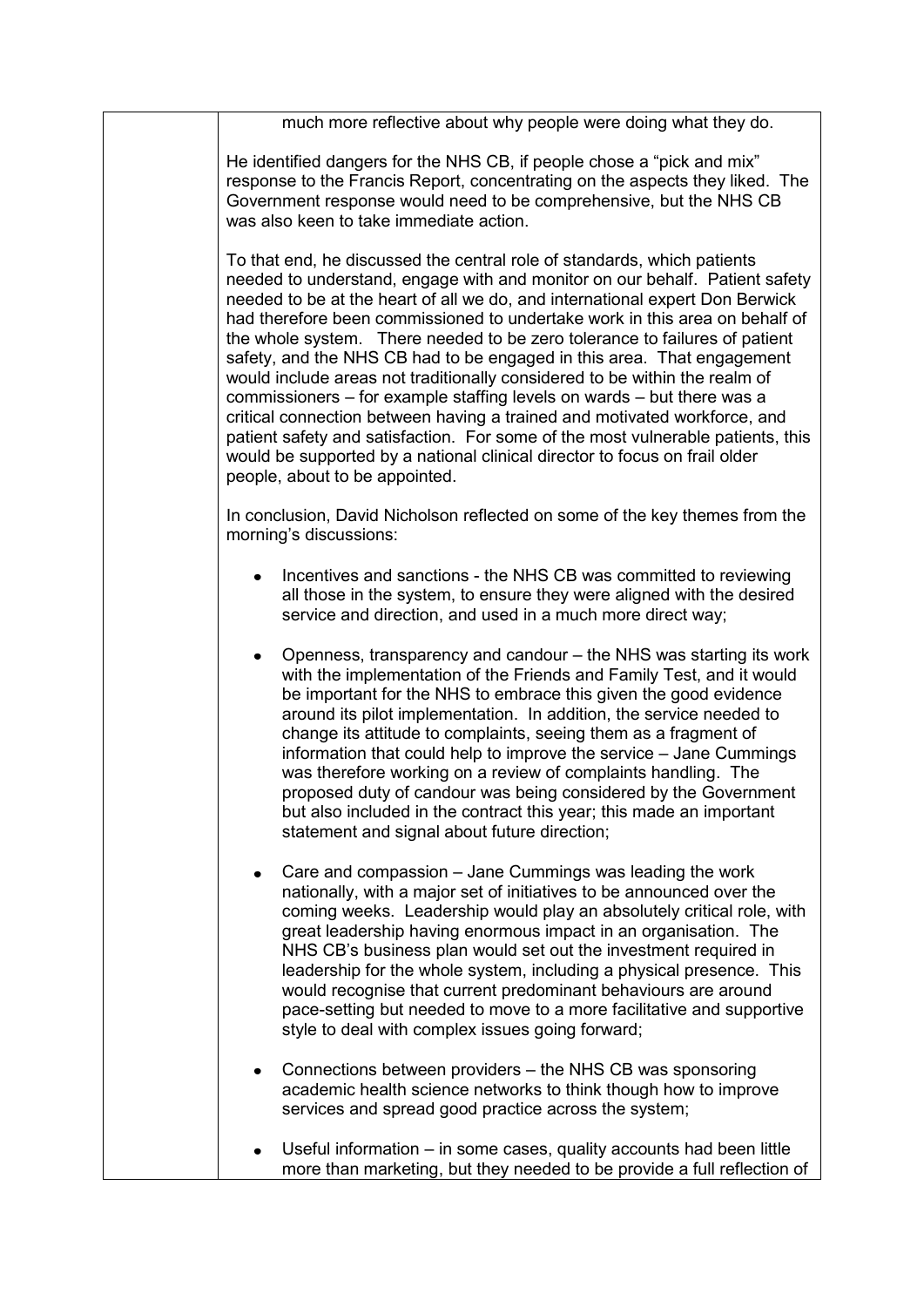|                | performance, good and bad. The NHS CB had already provided a<br>commitment that patients would be able to access their own records<br>in primary care; getting more information to patients in a way that can<br>help would be a beginning, supplemented by work led by Sir Bruce<br>Keogh across ten surgical specialties.                                                                                                                                                                                                                                                          |
|----------------|--------------------------------------------------------------------------------------------------------------------------------------------------------------------------------------------------------------------------------------------------------------------------------------------------------------------------------------------------------------------------------------------------------------------------------------------------------------------------------------------------------------------------------------------------------------------------------------|
|                | The Chair concluded this section of the meeting by giving a statement about<br>the Chief Executive. He explained that we stand poised at the<br>commencement of major change in the NHS - with change in culture coupled<br>with extensive devolution. The power of commissioning would be unleashed<br>perhaps for first time in history of the NHS - a hugely complex organisation<br>treating around one million people each day.                                                                                                                                                 |
|                | The wake-up call the Francis Report had provided had drawn attention to<br>numerous failings in a system that had focused from time to time on the<br>wrong things, with dire consequences. There has been a search for those<br>suffering dismay and shock for accountability, in particular a focus on the<br>work of David Nicholson, who was a senior executive in the SHA for much of<br>this time. David's current formal position was that he was 50% employed by<br>the NHS CB and 50% by the Department of Health. From 1 April he would<br>be employed 100% by the NHS CB. |
|                | The Chair had been deeply worried by media speculation about David's<br>future. He had reflected with David over several weeks and discussed this<br>with all directors of the Board including collectively with the NEDs. They had<br>come to a clear view that they wished David Nicholson to continue to lead a<br>strong exec team at the NHS CB; his commitment, passion, and leadership<br>would be essential to the future of the Board.                                                                                                                                      |
| 3              | Minutes of the previous meeting                                                                                                                                                                                                                                                                                                                                                                                                                                                                                                                                                      |
|                | The minutes of the meeting held on 14 December 2012 were accepted as an<br>accurate record. There were no matters arising.                                                                                                                                                                                                                                                                                                                                                                                                                                                           |
| $\overline{4}$ | Prioritising patients in every decision we make                                                                                                                                                                                                                                                                                                                                                                                                                                                                                                                                      |
|                | Public and patient voice                                                                                                                                                                                                                                                                                                                                                                                                                                                                                                                                                             |
|                | Tim Kelsey introduced this item; it would be fundamental to the NHS CB that<br>it had a real time understanding of what patients think of the services they are<br>receiving, as well as feedback from the conversations taking place about<br>health and care more generally. He drew attention to three dimensions of<br>insight which will develop over time:                                                                                                                                                                                                                     |
|                | (1) What people tell us about services – for example: online feedback,<br>111 (presented as a wordle in the accompanying illustrative slide);<br>(2) Complaints – of which we need to make much more use, including a<br>move from annual to monthly to daily analysis as fast as we can;<br>(3) Friends and family test for patients and staff – which had been very<br>well tested in many other industries. There was confidence it would<br>work in the NHS context following pilot work in Midlands and the East.                                                               |
|                | He concluded by noting these kind of activities would genuinely transform                                                                                                                                                                                                                                                                                                                                                                                                                                                                                                            |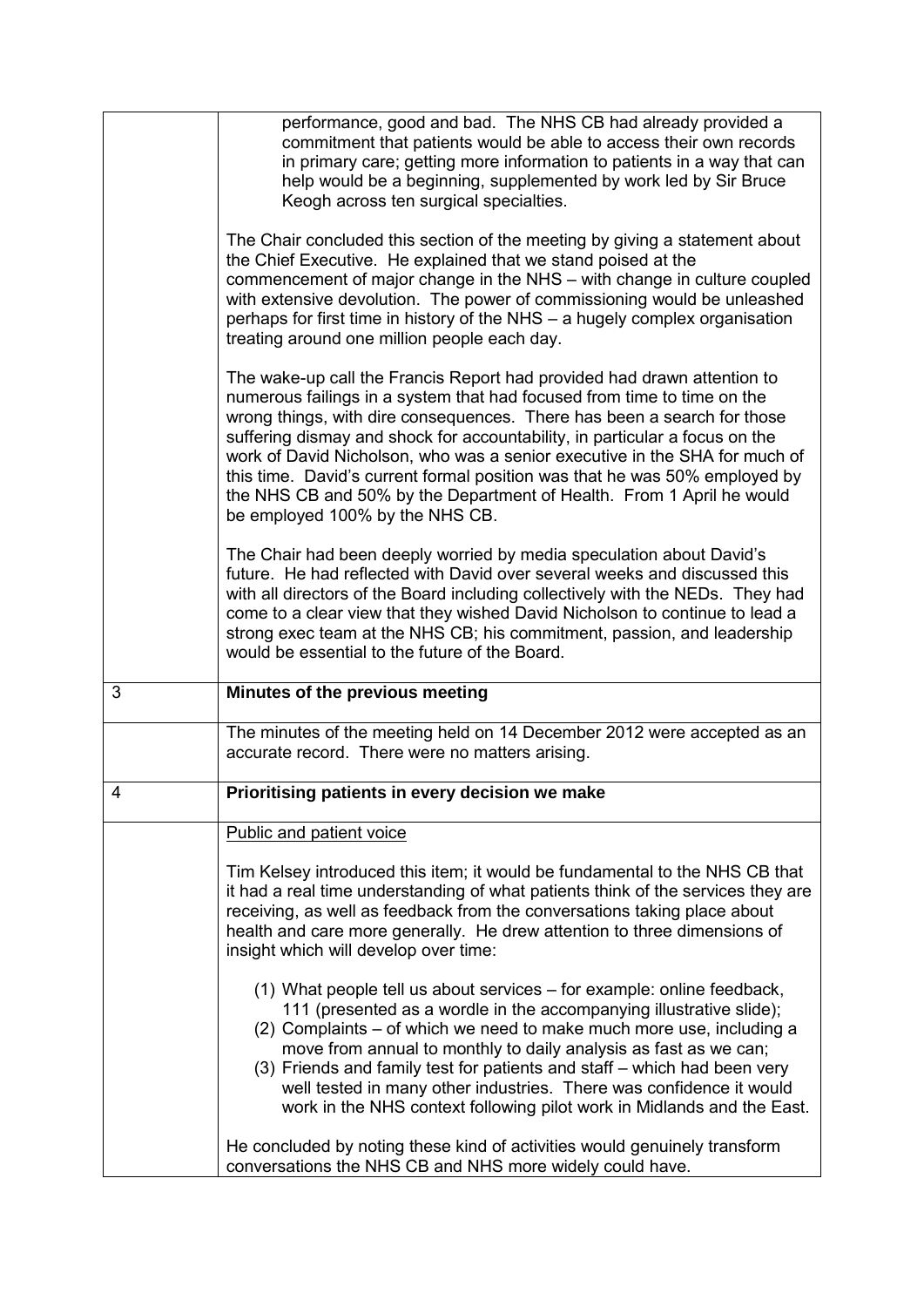|                | In discussion:                                                                                                                                                                                                                                                                                                                                                                                                                                                                                                                                                                                                                                                 |
|----------------|----------------------------------------------------------------------------------------------------------------------------------------------------------------------------------------------------------------------------------------------------------------------------------------------------------------------------------------------------------------------------------------------------------------------------------------------------------------------------------------------------------------------------------------------------------------------------------------------------------------------------------------------------------------|
|                | The desirability of extending the proposal to cover care outside the<br>NHS was agreed. Initially, work would focus on data obtainable within<br>the NHS, but there were a range of developmental priorities to move<br>towards a more seamless method of collecting insight from across the<br>care environment;                                                                                                                                                                                                                                                                                                                                              |
|                | The importance of listening to local communities and disadvantaged<br>$\bullet$<br>groups was emphasised, with the proposed approach to insight<br>information being an enabler to make those conversations more real.<br>Linked to this, the importance of using the insight information and<br>demonstrating what we do with the data was underlined. For<br>example, the NHS CB could use it in discussion with CCGs,<br>specialised services and primary care, getting the whole system to<br>think and talk about it. In addition, linking it to the work of the Patient<br>Experience team would help in closing the loop to demonstrate<br>improvement; |
|                | There was acknowledgement of the need to make information<br>٠<br>available through a variety of channels and formats (so it was<br>accessible beyond the "iPad generation");                                                                                                                                                                                                                                                                                                                                                                                                                                                                                  |
|                | There was great enthusiasm for the proposed approach and the Board noted<br>and commended the paper.                                                                                                                                                                                                                                                                                                                                                                                                                                                                                                                                                           |
|                | Building citizen and community engagement in the NHS CB                                                                                                                                                                                                                                                                                                                                                                                                                                                                                                                                                                                                        |
|                | Tim Kelsey introduced this paper, explaining that it was about how the NHS<br>CB reinvents the way in which patients and the public will be able to<br>participate in key decisions. Although there were existing fantastic case<br>studies of local partnership with patients and the public, there were also<br>numerous examples of more tokenistic approaches.                                                                                                                                                                                                                                                                                             |
|                | The Board was asked to authorise a design group for a civil society assembly<br>- for anyone who wished to hold the NHS CB to account for what it was<br>doing and to help the organisation learn new things about how it engages.<br>The model was based on learning from the Open Government partnership<br>and would be entirely separate from the NHS CB (although the NHS CB<br>would fund the secretariat). Lord Victor Adebowale and Ciaran Devane had<br>both agreed to be involved in leading the design.                                                                                                                                             |
|                | In response to follow-up questions, it was confirmed that Healthwatch had<br>also been involved in the proposals, although this assembly would have no<br>formal powers. In addition, the importance of attracting members from the<br>most disadvantaged groups was underlined, alongside an associated need to<br>be prepared for uncomfortable messages provided as a result.                                                                                                                                                                                                                                                                               |
| <b>Actions</b> | The Board agreed the assembly could be important in helping to define<br>commissioning in the interests of patients and the consumer and agreed to<br>set up the design group described, with launch at the March NHS Expo.<br>Tim Kelsey to establish design group for the civil society assembly.                                                                                                                                                                                                                                                                                                                                                            |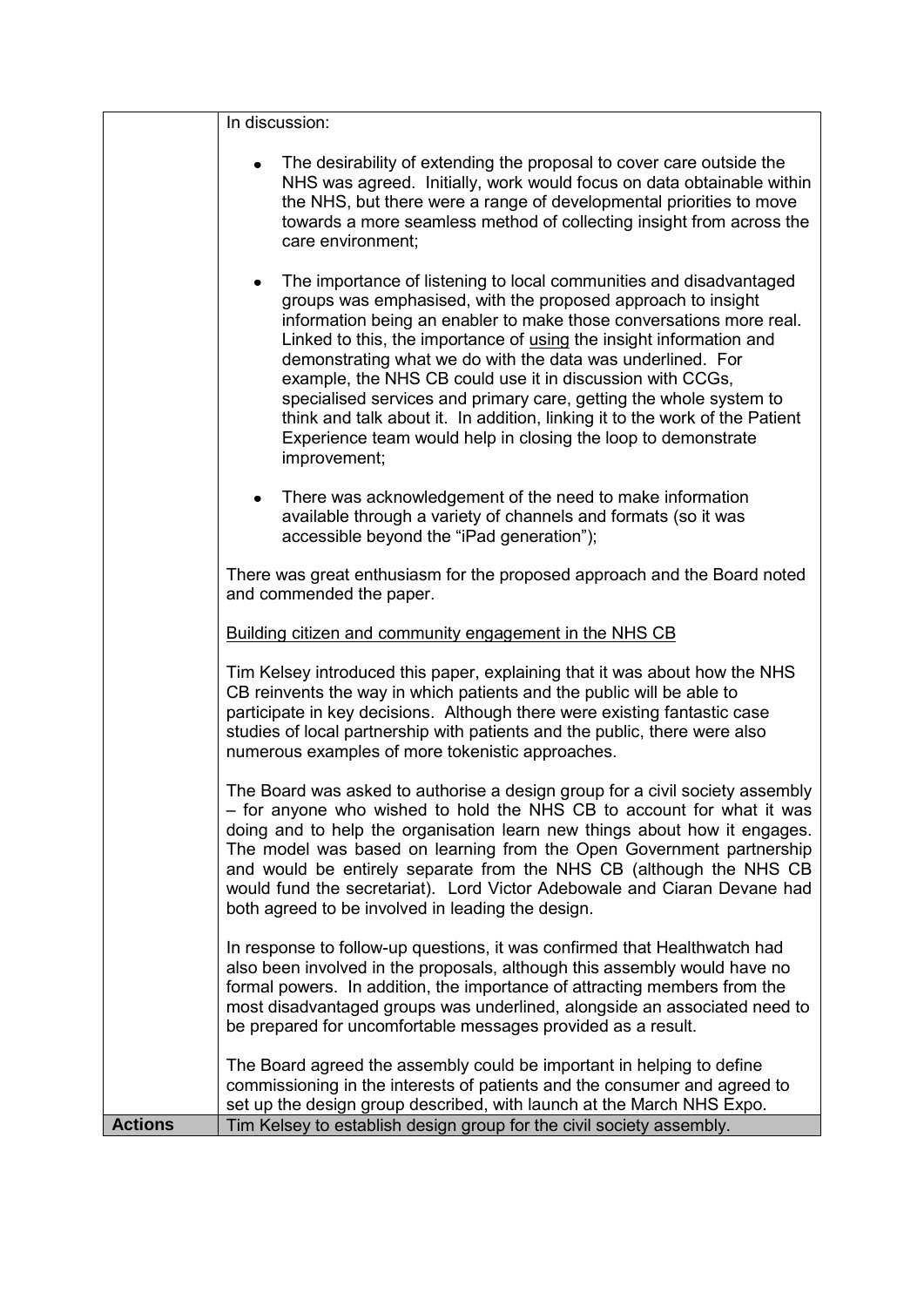| 5 | <b>NHS Commissioning Board programme status</b>                                                                                                                                                                                                                                                                                                                                                                                                                                                                                                                                                                                                                                                                                                                                        |
|---|----------------------------------------------------------------------------------------------------------------------------------------------------------------------------------------------------------------------------------------------------------------------------------------------------------------------------------------------------------------------------------------------------------------------------------------------------------------------------------------------------------------------------------------------------------------------------------------------------------------------------------------------------------------------------------------------------------------------------------------------------------------------------------------|
|   | Bill McCarthy introduced the regular update on implementation of the<br>establishment programme, which was fundamental to defining and<br>embedding of the NHS CB's values and behaviours for the future.<br>Paragraphs 30-37 of the report summarised key changes made to risk<br>assessments since the last Board discussion. There were four positive<br>changes (the December 2012 recruitment target had been met, CCG<br>allocations complete, the establishment of the Operations directorate was<br>progressing well and there was an improved assessment of risk around<br>stakeholder involvement). Three areas of increased risk were also signalled:                                                                                                                       |
|   | dealing with parliamentary business and briefing (extra attention was<br>being given to ensure Area Teams were connected to a strong central<br>process, and good progress had been made since this report was<br>prepared);<br>basic building blocks around estate and IT (much attention had been<br>put into this and suitable arrangements were expected to be in place<br>by the week ending 8 March to see the organisation into next year);<br>payroll issues, with concerns about accurate transfer in accordance<br>with planned deadlines (although plans were in place to ensure that<br>staff would be paid).                                                                                                                                                              |
|   | Although the Board were reassured at the scale of the recent successful<br>recruitment campaigns, they were keen to understand how the process had<br>felt to the staff going through it; there was acknowledgement that, although<br>the numbers were getting better, some of the people behind the numbers<br>were feeling bruised from a drawn out process over the past several months.<br>Joiners were coming on board to an organisation in its set up mode, were<br>often still responsible for operational delivery over the remainder of 2012-13,<br>and had not received as much support and help as the NHS CB would ideally<br>want. There was much work to do from now on in order to ensure people<br>had high morale and understood the values across the organisation. |
|   | The Board received and noted the report, which provided reassurance about<br>the work that continued to be undertaken, but also highlighted the scale of<br>risks that continued to face the organisation.                                                                                                                                                                                                                                                                                                                                                                                                                                                                                                                                                                             |
| 6 | Safe transfer of Emergency Preparedness, Resilience and Response                                                                                                                                                                                                                                                                                                                                                                                                                                                                                                                                                                                                                                                                                                                       |
|   | lan Dalton reminded the Board of how essential it was that the NHS was<br>prepared for and could deal with threats to its operation. This report was<br>about ensuring the right capacity was in place and the role of the NHS CB<br>sufficiently established that it could take on this responsibility from 1 April<br>2013, working with 36 local resilience partnerships.                                                                                                                                                                                                                                                                                                                                                                                                           |
|   | Board discussions had been held in November 2012, and this update<br>highlighted very significant progress over the intervening months. Key<br>highlights included:                                                                                                                                                                                                                                                                                                                                                                                                                                                                                                                                                                                                                    |
|   | (1) Building requirements for emergency preparedness into Everyone<br>Counts, thus providing guidance to the whole NHS;<br>(2) Launch of a comprehensive set of key documents developed with the                                                                                                                                                                                                                                                                                                                                                                                                                                                                                                                                                                                       |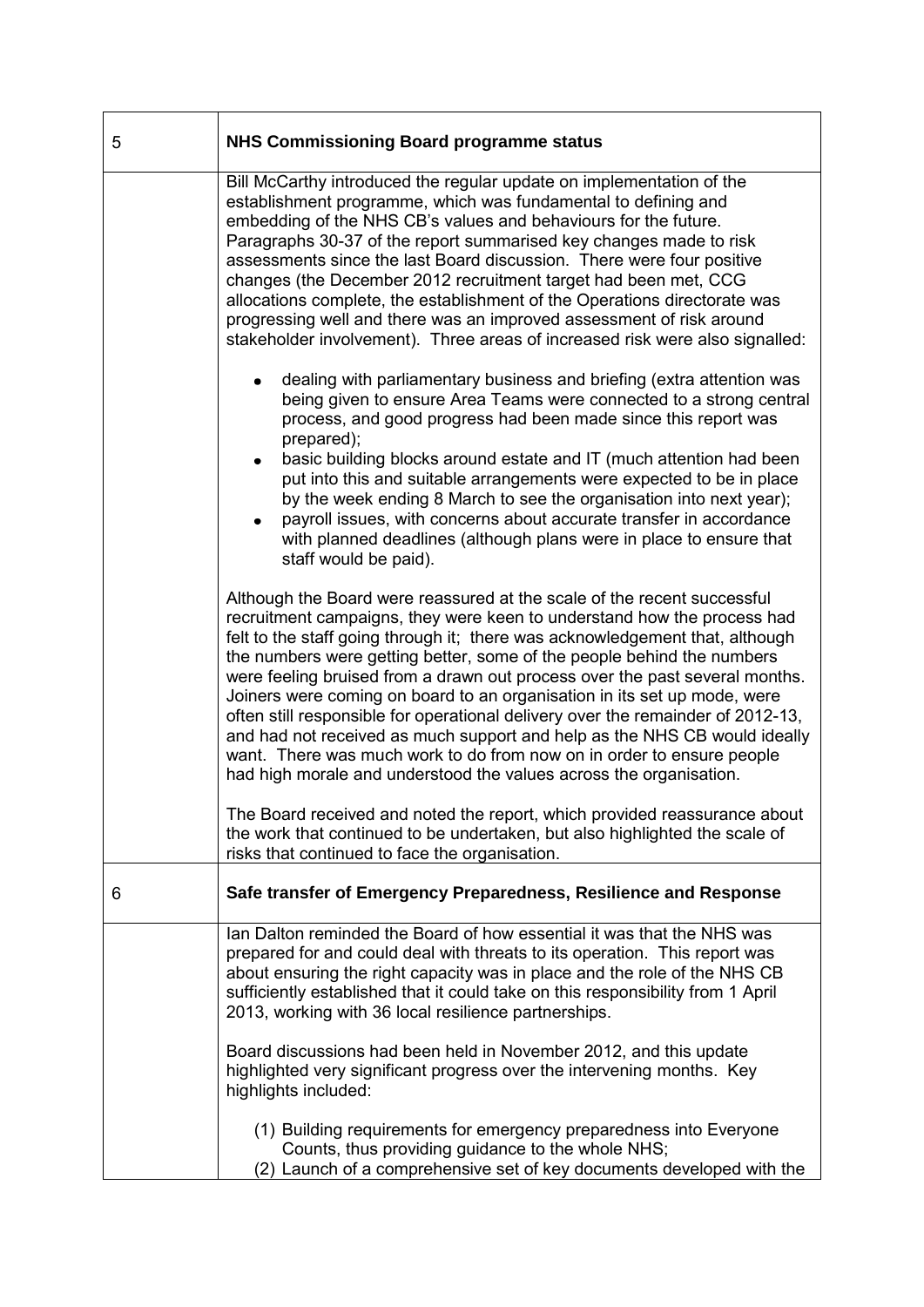|                | NHS, so staff were aware of what they needed to do (eg for issues<br>such as command and control, business continuity);<br>(3) Undertaking a major exercise to recruit and equip the NHS CB's own<br>staff to deal with EPRR at every level from local to national;                                                                                                                                                                                                                                                                                                                                                                                                                                                                                              |
|----------------|------------------------------------------------------------------------------------------------------------------------------------------------------------------------------------------------------------------------------------------------------------------------------------------------------------------------------------------------------------------------------------------------------------------------------------------------------------------------------------------------------------------------------------------------------------------------------------------------------------------------------------------------------------------------------------------------------------------------------------------------------------------|
|                | (4) Extensive training of on call directors, strategic leadership in a crisis<br>events, and rotas put into place across the country;<br>(5) Excellent progress in each of the 36 multi-agency local resilience                                                                                                                                                                                                                                                                                                                                                                                                                                                                                                                                                  |
|                | partnerships that would drive the resilience agenda going forward.                                                                                                                                                                                                                                                                                                                                                                                                                                                                                                                                                                                                                                                                                               |
|                | Further assurance could be obtained from a series of command post<br>exercises that had taken place and proved beneficial. Lessons had been<br>learned from these, in particular related to communications. Assessments of<br>readiness were being undertaken and declarations required from each of the<br>four regions; this material would be required by 15 March 2013, and the NHS<br>CB would be able to demonstrate readiness by the end of March.                                                                                                                                                                                                                                                                                                        |
|                | In summary, an immense work programme had been undertaken with very<br>significant progress and lan's judgement was that work was on track to go<br>live 1 April 2013.                                                                                                                                                                                                                                                                                                                                                                                                                                                                                                                                                                                           |
|                | In discussion, the Board were reassured by the progress over recent months<br>and Ian Dalton was thanked for his leadership of this significant programme.<br>He was also asked to work with Ed Smith in order to confirm formally the<br>levels of assurance that had been obtained and would be available before the<br>end of March 2013.                                                                                                                                                                                                                                                                                                                                                                                                                     |
|                | The Board received the report and noted the progress that had been made.                                                                                                                                                                                                                                                                                                                                                                                                                                                                                                                                                                                                                                                                                         |
| <b>Actions</b> | Ian Dalton to liaise with Ed Smith on levels of assurance to be provided<br>before the end of March 2013.                                                                                                                                                                                                                                                                                                                                                                                                                                                                                                                                                                                                                                                        |
| $\overline{7}$ | <b>NHS Commissioning Board governance review</b>                                                                                                                                                                                                                                                                                                                                                                                                                                                                                                                                                                                                                                                                                                                 |
|                | Bill McCarthy updated the Board on work to refresh governance<br>arrangements, aimed at making sure there was patient focus at the centre of                                                                                                                                                                                                                                                                                                                                                                                                                                                                                                                                                                                                                     |
|                | how decisions were made, that there was transparency in decision making,<br>and that the NHS CB could be properly held to account. The paper<br>summarised work in the following areas:                                                                                                                                                                                                                                                                                                                                                                                                                                                                                                                                                                          |
|                | (1) Scheme of delegation – which had been developed with NED<br>involvement from Ed Smith and Margaret Casely-Hayford. The<br>principles incorporated were that the Board and its committees would<br>establish frameworks and that delegation of decisions should be as<br>close to the operational frontline as possible. The governance team<br>were working with area directors to finalise the scheme, giving<br>particular focus to ensuring arrangements were in place for decisions<br>that could be required from day one. The Board were asked for<br>delegated authority to sign off the finalised scheme of delegation,<br>including any consequent amendments to ensure consistency with<br>other components of the corporate governance framework; |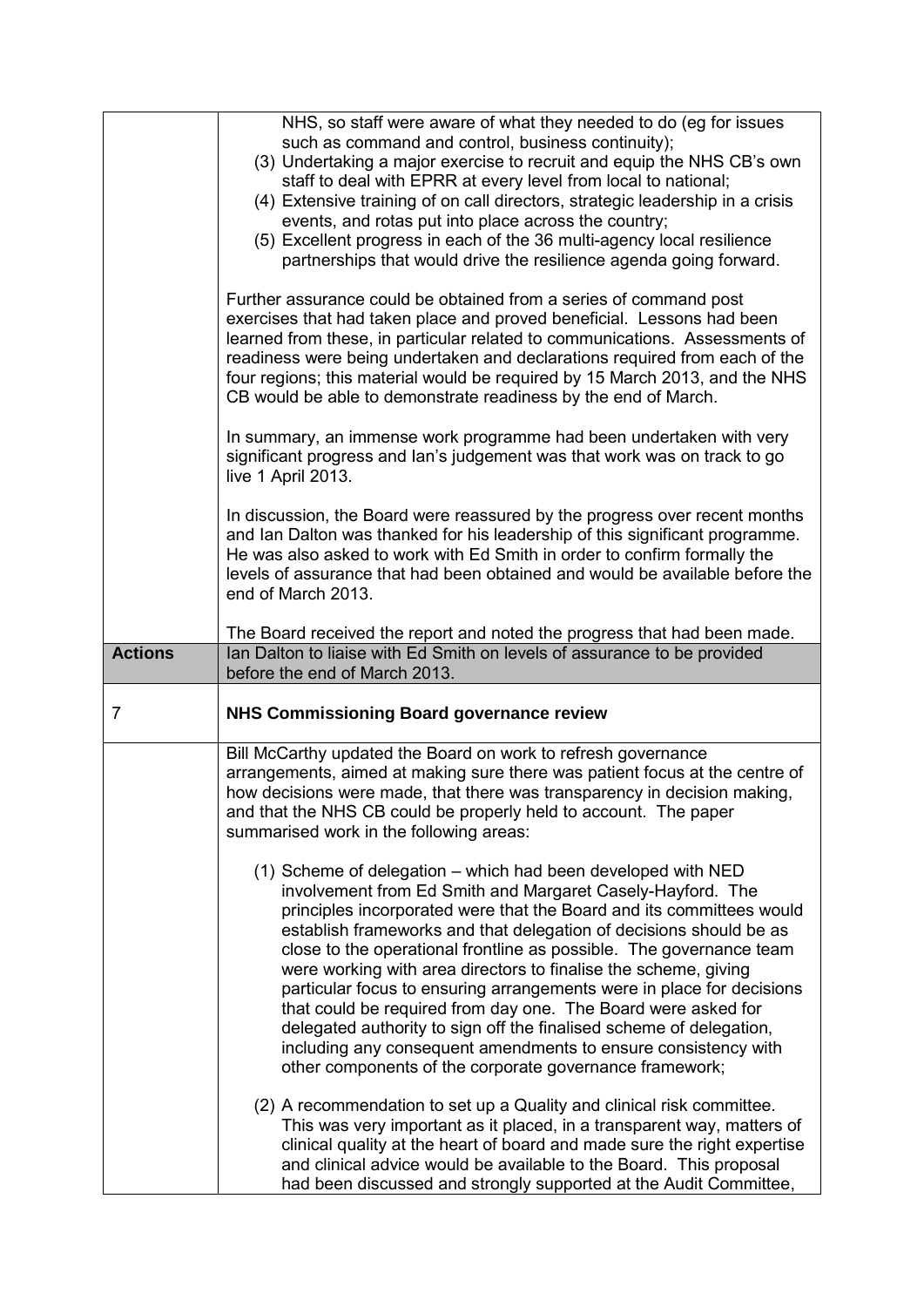| and the Board were asked to agree to establish the proposed<br>committee;                                                                                                                                                                                                                                                                                                                                                                                                                                                                                                                                                                                      |
|----------------------------------------------------------------------------------------------------------------------------------------------------------------------------------------------------------------------------------------------------------------------------------------------------------------------------------------------------------------------------------------------------------------------------------------------------------------------------------------------------------------------------------------------------------------------------------------------------------------------------------------------------------------|
| (3) Progress to produce a refreshed suite of corporate policies, which the<br>Board was asked to note:                                                                                                                                                                                                                                                                                                                                                                                                                                                                                                                                                         |
| (4) Proposed delegated financial limits for the period up to 31 March<br>2013, which the Board was asked to agree. A specific related issue<br>was that some of the earliest expenditure decisions for 2013-14 would<br>be around specialised commissioning, and the Board were asked to<br>agree these could be signed off by the Chair and Chief Executive<br>before being discharged through the Operations directorate.                                                                                                                                                                                                                                    |
| In follow up discussion, Ed Smith strongly endorsed the need to establish a<br>Quality and clinical risk committee and noted that work would then need to be<br>undertaken to map the respective roles of that committee and the Audit<br>Committee in providing assurance to the Board. Bruce Keogh also<br>considered this was an absolutely appropriate thing to do, noting that patients<br>understood there were risks associated with disease and treatment but that<br>the way in which services are organised should not add to that risk in any<br>way. The Committee therefore provided two opportunities:                                           |
| (1) to understand the powerful role the NHS CB can have to make sure<br>the best quality care is commissioned and to understand emerging<br>risks in the system; and<br>(2) to bring in powerful external clinical advice from people who had<br>perhaps previously found it difficult to be involved in roles other than<br>as commentators.                                                                                                                                                                                                                                                                                                                  |
| In concluding these discussions, the Chair asked for the structure of<br>committees and delegation to be kept under review. His preference was for<br>analytical work to be undertaken at committees which would then provide<br>strong recommendations to the Board. The Board could then maintain focus<br>on future strategy, clinical quality and patient voice.                                                                                                                                                                                                                                                                                           |
| The Board noted the position and agreed the recommendations made above.                                                                                                                                                                                                                                                                                                                                                                                                                                                                                                                                                                                        |
| <b>Pricing governance</b>                                                                                                                                                                                                                                                                                                                                                                                                                                                                                                                                                                                                                                      |
| Bill McCarthy outlined the NHS CB's joint responsibility with Monitor to set<br>annual prices for hospital care via the national tariff. The proposals in this<br>paper were that some of the joint work should be done through a joint pricing<br>executive which could make a range of day to day decisions as defined in the<br>paper. Both boards would retain responsibility for strategic decision making,<br>especially on long term pricing strategy, the scope and structure of the tariff<br>(matters closely related to the vision of the service the NHS CB would want to<br>provide for patients), as well as on publishing the tariff each year. |
| There was a good working relationship with Monitor with a shared desire to<br>act as a joint team in the interests of patients and the service. The same<br>paper and recommendations were also going to Monitor's Board.                                                                                                                                                                                                                                                                                                                                                                                                                                      |
| The Board agreed the recommended joint governance arrangements and the<br>suggested delegation of authority to the new Joint Pricing Executive.                                                                                                                                                                                                                                                                                                                                                                                                                                                                                                                |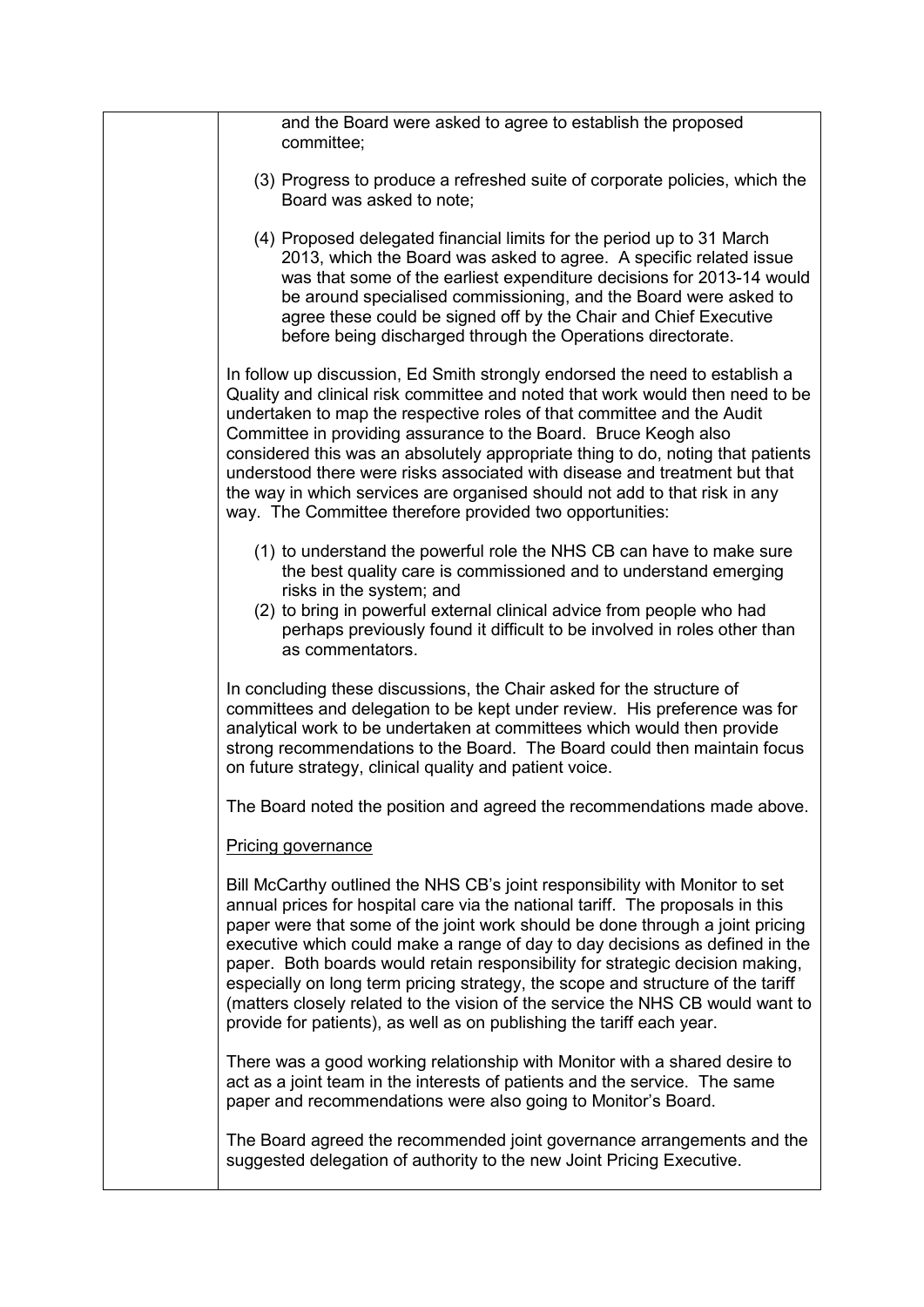| <b>Actions</b> | Bill McCarthy and Jon Schick to ensure the governance review was<br>completed and arrangements in place to ensure its sign off before 1 April.                                                                                                                                                                                                                                                                                                                                                                                                                                                                                                                                                                                 |
|----------------|--------------------------------------------------------------------------------------------------------------------------------------------------------------------------------------------------------------------------------------------------------------------------------------------------------------------------------------------------------------------------------------------------------------------------------------------------------------------------------------------------------------------------------------------------------------------------------------------------------------------------------------------------------------------------------------------------------------------------------|
|                | Sir Bruce Keogh to lead the establishment of the Quality and clinical risk<br>committee.                                                                                                                                                                                                                                                                                                                                                                                                                                                                                                                                                                                                                                       |
| 8              | <b>Recruitment and OD Strategy update</b>                                                                                                                                                                                                                                                                                                                                                                                                                                                                                                                                                                                                                                                                                      |
|                | <b>Recruitment Update</b>                                                                                                                                                                                                                                                                                                                                                                                                                                                                                                                                                                                                                                                                                                      |
|                | Bill McCarthy introduced this item by sharing the feedback from staff surveys<br>within his directorate, which had consistently shown four themes:                                                                                                                                                                                                                                                                                                                                                                                                                                                                                                                                                                             |
|                | (1) Staff were bought into the mission of the NHS CB and enthused by<br>the opportunity to do the right things for patients and concentrate on<br>outcomes and patient voice;<br>(2) Staff were bought into the values and behaviours of the organisation<br>and workshops held with Tim Kelsey had helped to make these real;<br>(3) People felt there was a massive workload - delivering current<br>priorities as well as designing the new organisation. They felt very<br>significant work pressures;<br>(4) Recruitment had been tough and extensive but there remained<br>anxieties about whether all the process would be successfully<br>concluded – for example: timely offer letters and accurate payroll<br>entry. |
|                | The report overall was positive; good progress had been made with<br>recruitment (now over 80% of posts had been successfully recruited to -<br>higher in the operations directorate and area teams but lower in support<br>centre directorates), but there was a backlog getting offer letters out (which<br>was consistent across all players in the system); it was hoped this would be<br>cleared by the end of next week. There had been a very good partnership<br>with the BSA who had brought in additional capacity, and sampling of offer<br>letters suggested they were, in the most part, accurate.                                                                                                                |
|                | The Board's attention was drawn to the pressures that would now be felt by<br>the payroll provider, with a need to check the accuracy of the data once<br>placed on the system. There was confidence that staff would be paid in April<br>and contingency arrangements available in case of isolated problems.                                                                                                                                                                                                                                                                                                                                                                                                                 |
|                | There was an improving position related to diversity both in the workforce<br>overall and at VSM level – however, although the organisation now better<br>represented the communities it served, the position was not uniform and<br>there was need to maintain the existing working group to understand diversity<br>of the workforce, ensure lessons were learned and help the organisation live<br>up to its commitment for fairness and equality for the people it recruited.                                                                                                                                                                                                                                              |
|                | In follow up discussion, the Board reflected on the sheer complexity and<br>human element of what it was doing and asked for further reassurances<br>about workload issues. Although there was recognition this was a time of<br>complex transition and that some of the workload pressures should therefore<br>ease, the Board were also reminded that the NHS was attempting to reduce<br>the administrative costs of the commissioning system by nearly 50%. The<br>NHS CB was being as creative as it could in the way it worked (eg more<br>streamlined process around financial spine) but workload challenges would                                                                                                     |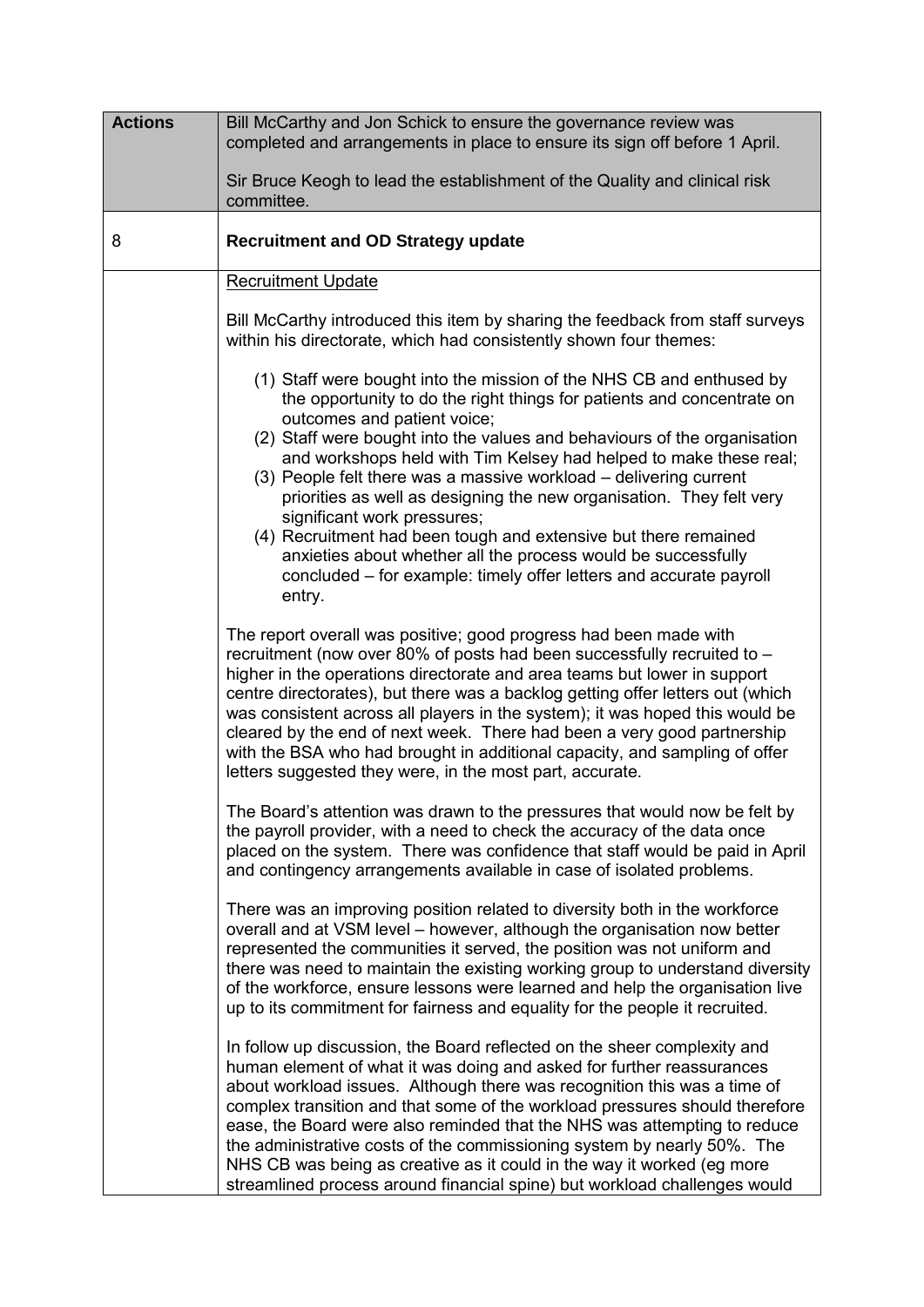|                | need to be kept under review in coming months.                                                                                                                                                                                                                                                                                                                                                                                                                                                                                                                      |
|----------------|---------------------------------------------------------------------------------------------------------------------------------------------------------------------------------------------------------------------------------------------------------------------------------------------------------------------------------------------------------------------------------------------------------------------------------------------------------------------------------------------------------------------------------------------------------------------|
|                | The Board noted the report.                                                                                                                                                                                                                                                                                                                                                                                                                                                                                                                                         |
|                | Organisational development strategy phase 2 (2013/14)                                                                                                                                                                                                                                                                                                                                                                                                                                                                                                               |
|                | Bill McCarthy introduced this paper which recommended a next phase of the<br>OD strategy as the organisation moved on into the next phase of its<br>development post-April. He drew attention to three themes from paper:                                                                                                                                                                                                                                                                                                                                           |
|                | (1) The vision for how the NHS CB wants to be was set out in paragraphs<br>$9-22;$                                                                                                                                                                                                                                                                                                                                                                                                                                                                                  |
|                | (2) Paragraph 40 summarised conclusions from engagement with teams<br>on what was important for OD. As a result, a sixth principle had been<br>added to the OD strategy - to build morale with staff through<br>meaningful engagement and action to respond;                                                                                                                                                                                                                                                                                                        |
|                | (3) Appendix 3 explained how the impact of the OD strategy would be<br>evaluated the Board were asked to endorse this framework.                                                                                                                                                                                                                                                                                                                                                                                                                                    |
|                | In follow up discussion, David Nicholson raised the importance of making<br>connections between the NHS CB, as a national body, and patients, carers<br>and people in local communities. For example he proposed the promotion of<br>Dementia Friend training for staff in the NHS CB, as well as developing<br>options for volunteering at local level. Including these kind of initiatives as<br>part of continuous professional development would ensure that the OD<br>strategy helped the NHS CB keep a connection with local people.                          |
|                | The Board concluded its consideration of the OD strategy by referring back to<br>the workload concerns raised earlier, and suggested these could be linked<br>into the analysis proposed in Appendix 3 of the OD strategy. In addition, the<br>Board could ask for examples of changes that had enabled the reduction in<br>staff, with a focus on checking the organisation was working smarter rather<br>than placing staff under too much pressure. It was agreed this could be<br>linked to current pilot work being undertaken through the cultural barometer. |
|                | The Board agreed to the proposals in the paper and asked for the ideas<br>above to be taken forward.                                                                                                                                                                                                                                                                                                                                                                                                                                                                |
| <b>Actions</b> | Jo Anne Wass to include OD initiatives that would ensure a connection is<br>made with local communities.                                                                                                                                                                                                                                                                                                                                                                                                                                                            |
|                | Jo Anne Wass to reflect on the Board feedback about workload issues and<br>how the measurement of impact of the OD strategy might address these.                                                                                                                                                                                                                                                                                                                                                                                                                    |
| 9              | <b>Operating plans</b>                                                                                                                                                                                                                                                                                                                                                                                                                                                                                                                                              |
|                | Ian Dalton explained that from 1 April 2013, the NHS CB would be the sole<br>commissioner of specialised services for people across England. This paper<br>provided an update on significant work being undertaken to bring about<br>national consistency in relation to those services, with the aim of ensuring<br>everyone across the country could access consistent services.                                                                                                                                                                                  |
|                | Clinicians working in clinical reference groups had considered standards and<br>eligibility criteria – the first time that such an exercise had been done<br>nationally by the NHS. Service specifications and policies had been                                                                                                                                                                                                                                                                                                                                    |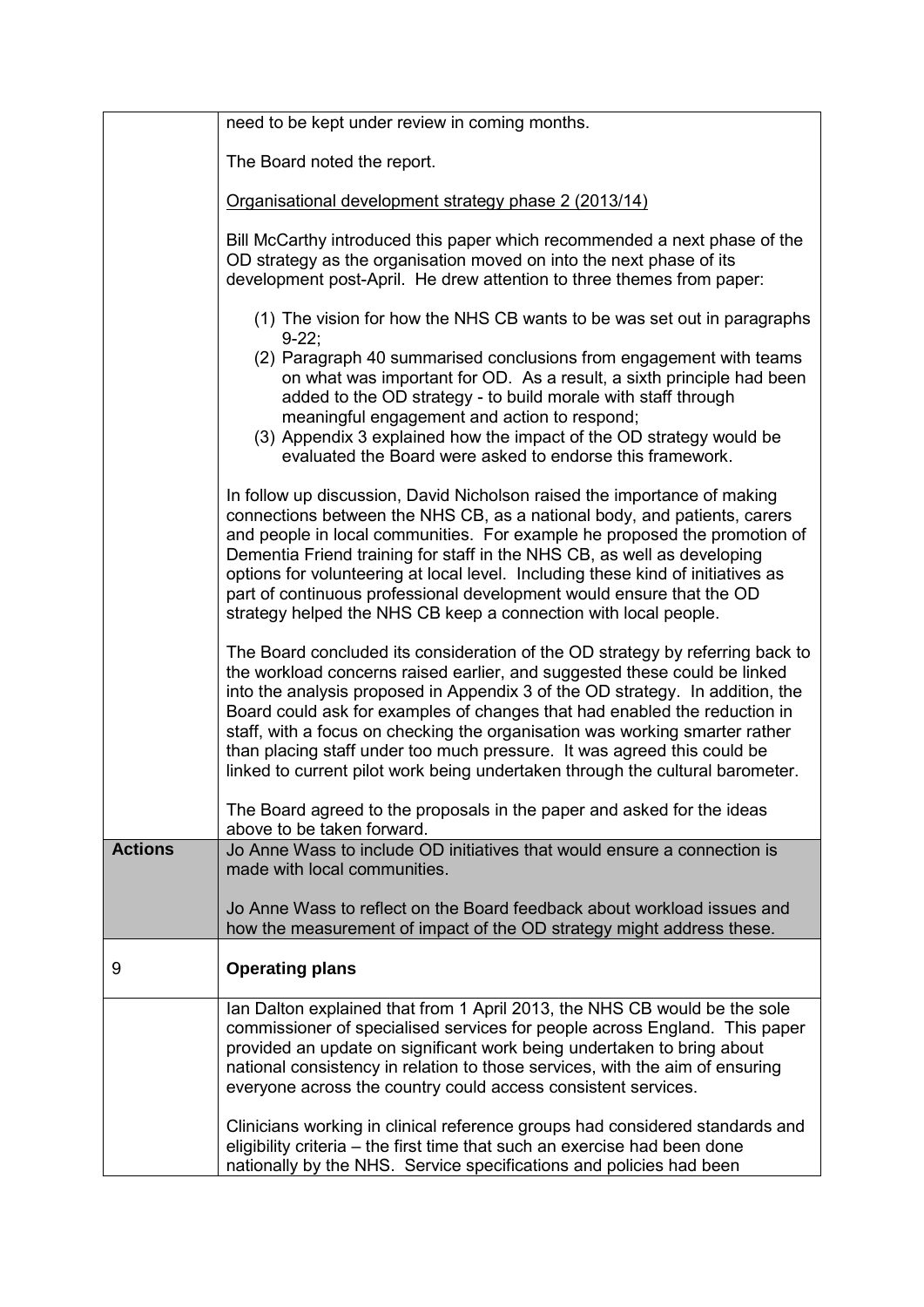|                | discussed with many local organisations and stakeholders, and the NHS CB<br>wished to thank the over 3,500 organisations that had taken part in this.<br>Work has now being undertaken to analyse their feedback and engage with<br>them, which had consequences in terms of policies and specifications, and<br>the Board was asked to support the use of more time to continue the process<br>of engagement.                                                                                                                                                                                                                                                                                                                                                                                                                                                                     |
|----------------|------------------------------------------------------------------------------------------------------------------------------------------------------------------------------------------------------------------------------------------------------------------------------------------------------------------------------------------------------------------------------------------------------------------------------------------------------------------------------------------------------------------------------------------------------------------------------------------------------------------------------------------------------------------------------------------------------------------------------------------------------------------------------------------------------------------------------------------------------------------------------------|
|                | Ian drew the Board's attention to the need for clinical access policies, which<br>would describe the eligibility criteria. Around 30 such policies would need to<br>be in place from 1 April, and it was proposed that a clinical priorities advisory<br>group be established to work as part of the structures described within the<br>governance review. The group would bring together clinicians and patient<br>representatives to advise on clinical and cost effectiveness, appropriateness<br>and relative priorities. This would result in a significant on-going work<br>programme once the initial policies required for 1 April were signed off.                                                                                                                                                                                                                        |
|                | In the light of the volume of comments that had been received, it was also<br>suggested that more time was required to finalise service specification, which<br>would be phased in once they had been properly considered and taken<br>through advisory structures from 1 October 2013.                                                                                                                                                                                                                                                                                                                                                                                                                                                                                                                                                                                            |
|                | In follow up discussion:                                                                                                                                                                                                                                                                                                                                                                                                                                                                                                                                                                                                                                                                                                                                                                                                                                                           |
|                | Sir Bruce Keogh noted the proposals had been prepared jointly with<br>the medical directorate, and he was very supportive of them;<br>The importance of the interface between specialist services and<br>٠<br>mental health was raised - an area where significant improvements<br>were required in order to get parity of esteem. It was noted that a<br>strategy on mental health services would be coming soon to the<br>Executive Team, so this issue could be considered initially at that<br>point. In addition, it needed to link to wider conversations about the<br>development of the commissioning system as a whole, ensuring that<br>service provision from primary to specialised care was joined up;<br>It was proposed that the additional time requested could also be used<br>to widen participation beyond the mostly clinical input to the process<br>to-date. |
| <b>Actions</b> | The arrangements proposed in the paper were agreed by the Board.<br>lan Dalton to ensure that the comments from the discussion were addressed                                                                                                                                                                                                                                                                                                                                                                                                                                                                                                                                                                                                                                                                                                                                      |
|                | in the on-going work programme                                                                                                                                                                                                                                                                                                                                                                                                                                                                                                                                                                                                                                                                                                                                                                                                                                                     |
| 10             | <b>Feedback from Board sub-committees</b>                                                                                                                                                                                                                                                                                                                                                                                                                                                                                                                                                                                                                                                                                                                                                                                                                                          |
|                | CCG authorisation sub-committee                                                                                                                                                                                                                                                                                                                                                                                                                                                                                                                                                                                                                                                                                                                                                                                                                                                    |
|                | Lord Victor Adebowale introduced this update and noted the upcoming<br>meetings planned for March before the authorisation process was concluded.<br>The Board agreed the process had been impressive, especially given the<br>scale of the task that had been completed over a rapid timescale; much had<br>been done with the time and resources available. There was one<br>typographical error in the paper, with minutes of the meeting held on 18<br>January referring to joint work between Bromley, Harrow and Ealing CCGs;<br>this work involved Brent rather than Bromley, and the corrected minutes had<br>been placed on the website.                                                                                                                                                                                                                                  |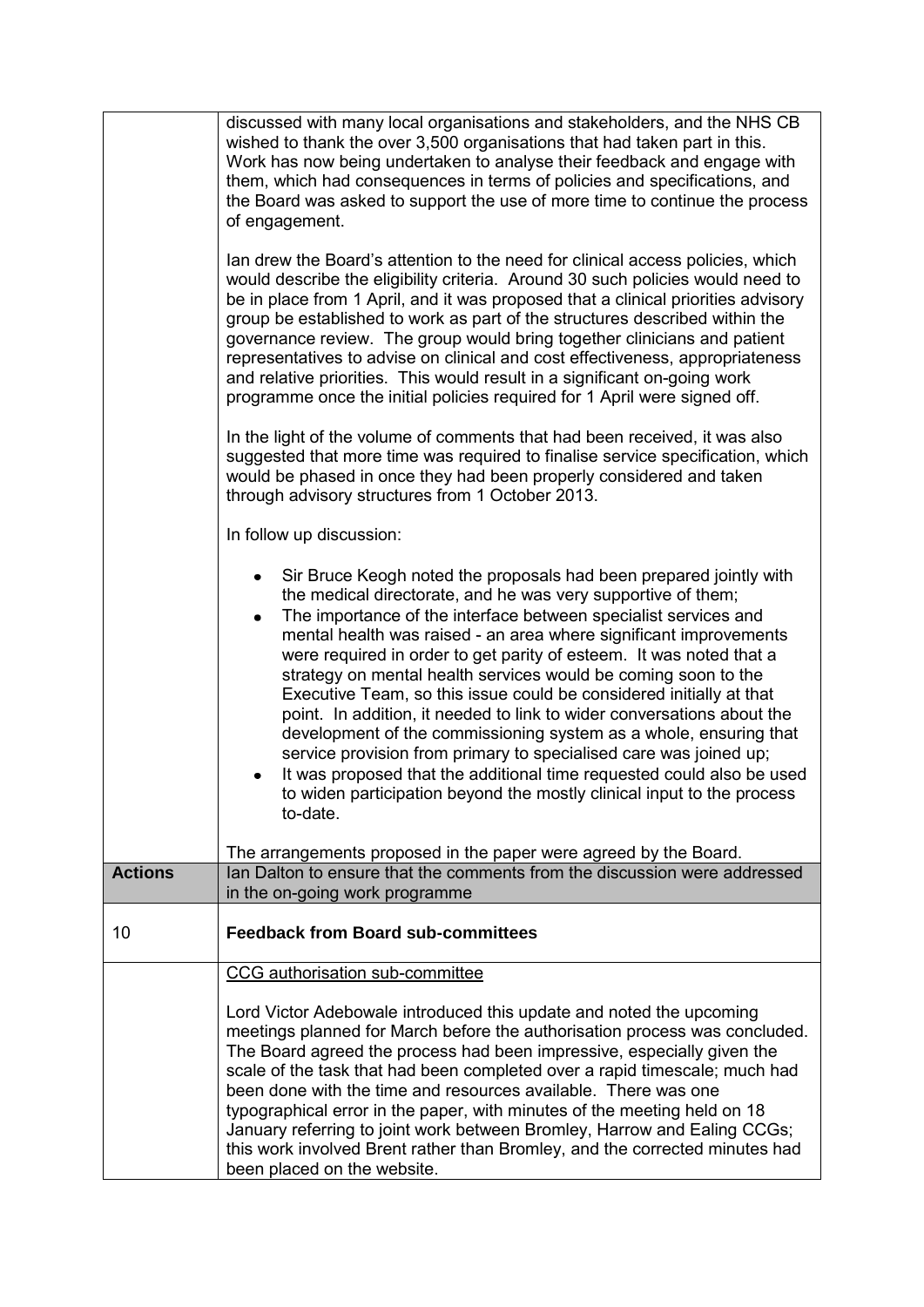In conclusion, the report was commended to the Board, who expressed their gratitude to Dame Barbara Hakin and the team for delivering this very significant work programme.

### CSU sub-committee

The Board received a verbal update from Dame Moira Gibb, who summarised the highlights from two meetings held to provide assurance around the hosting process. A balanced scorecard had been agreed and development programme supported to assure the quality of CSU processes. The Board's approach to commissioning support had led to significant discussion at the second meeting, and it was agreed this should come back for a wider Board development session, with CSU involvement to enrich the discussion. Initial discussions on the future market strategy would also be further pursued at future meetings of the sub-committee.

The Board also noted additional assurance related to CSUs that had come from an independent assessment by RSM Tenon, which had concluded the CSUs posed low risk in terms of their operational ability and handling of financial issues over the next 12 months.

A key current priority was to confirm the plans for delegation to CSUs – an area requiring finalisation before 1 April, linked to the wider governance review discussed earlier on the agenda.

### Audit Committee

Ed Smith described the recent work of the Committee, which had met to focus on readiness at this stage as well as consider governance and structures for 2013/14. He described an enormous amount of work that had been done related to the transition of the finance function, which had also been assessed twice by Deloitte. In summary:

- The build-up of the finance function had been slower than hoped so additional resources had been brought in and good progress made. There remained risks around operation of the financial spine, which involved a new system with new accounts for new organisations, but without the ability to double-run. An assurance report had been commissioned from Ernst and Young; this would report at the end of February and would be reviewed by management with conclusions drawn to Audit committee members attention as soon as practicable;
- There was a substantial training programme underway, with associated need for staff to be released to attend;
- The Audit Committee would continue to closely monitor progress with the recruitment of staff and associated records and payroll issues;
- Additional resource would be devoted to the design of the management reporting framework, ensuring this would provide the information required:
- The Committee would be addressing issues including direct commissioning (ensuring clarity about how funds were being directed) and NHS Property Services (ensuring payment was only made for properties that are occupied and not for those surplus to requirements);